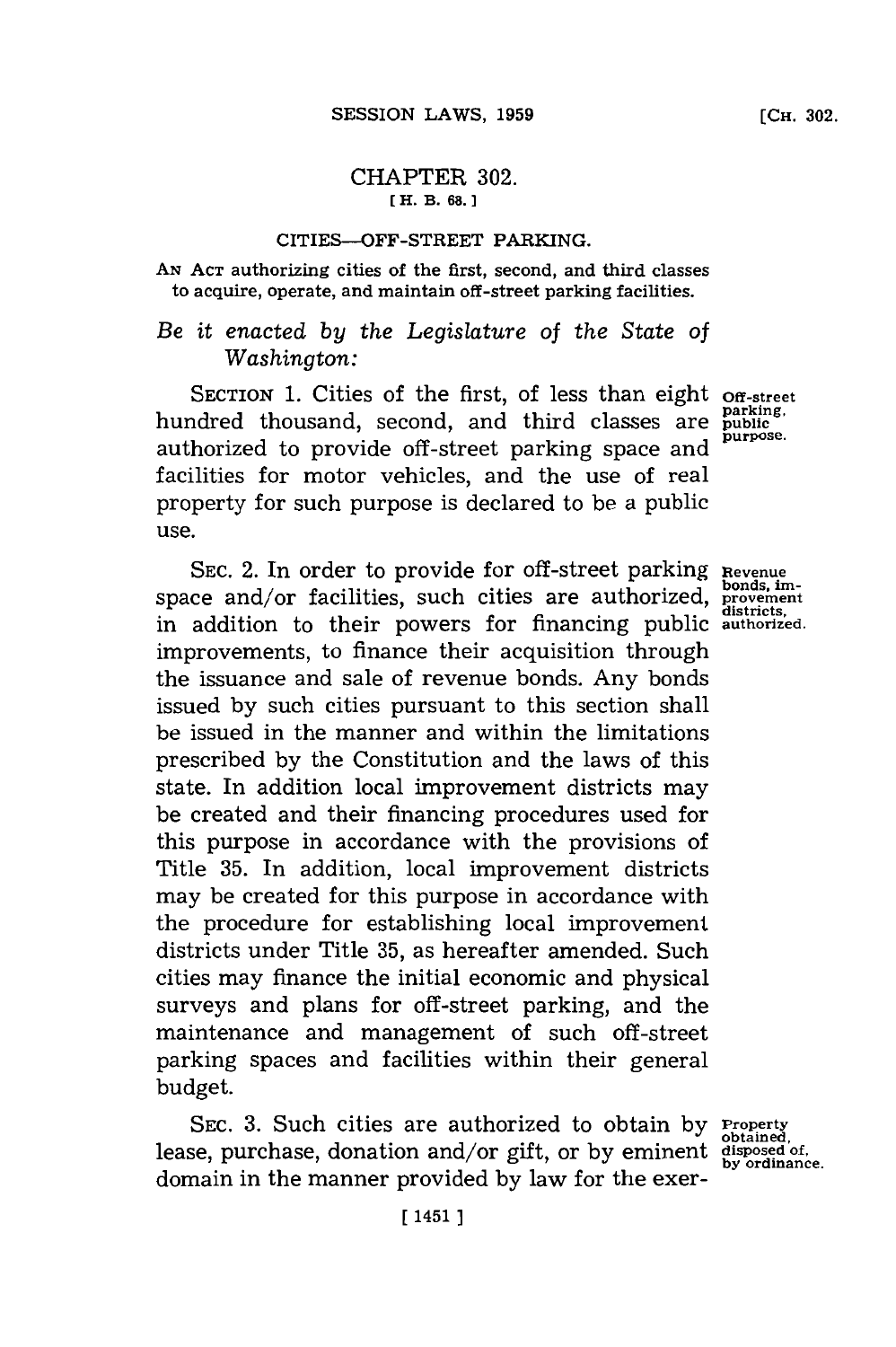cise of this power **by** cities, such real property for off-street parking as the legislative bodies thereof determine to be necessary **by** ordinance. Such property may be sold, transferred, exchanged, leased, or otherwise disposed of **by** the city, when its legislative body has determined **by** ordinance such property is no longer necessary for off-street parking purposes.

**Operating method, by ordinance-Limitation, bids for private operation**

**SEC.** 4. Such cities are authorized to establish the method of operation of off-street parking space and/ or facilities **by** ordinance, which may include leasing or municipal operation: *Provided, however,* That no city with a population of more than one hundred thousand shall operate any such off -street parking space and/or facilities until after it has called for sealed bids from responsible, experienced, private operators of such facilities for the operation thereof. The call for bids shall specify the terms and conditions under which the facility will be leased for private operation and shall specify a minimum rental upon which such a lease will be made **by** the city. The minimum rental may be on a weekly or monthly flat fee basis or may be based upon a weekly or monthly percentage of gross income, but it shall in any event be sufficient to cover all of the city's costs in acquiring and/or constructing or improving the facility to be leased, including interest charges, debt retirement, and payment in lieu of the taxes lost **by** removal of the property from the tax rolls. The call for bids shall specify the time and place at which the bids will be received and the time when the same will be opened, and such call shall be advertised once a week for two successive weeks before the time fixed for the filing of bids in a newspaper of general circulation in the city. The competitive bid requirements of this section shall not apply in any case where such a city shall grant a long-term negotiated lease of any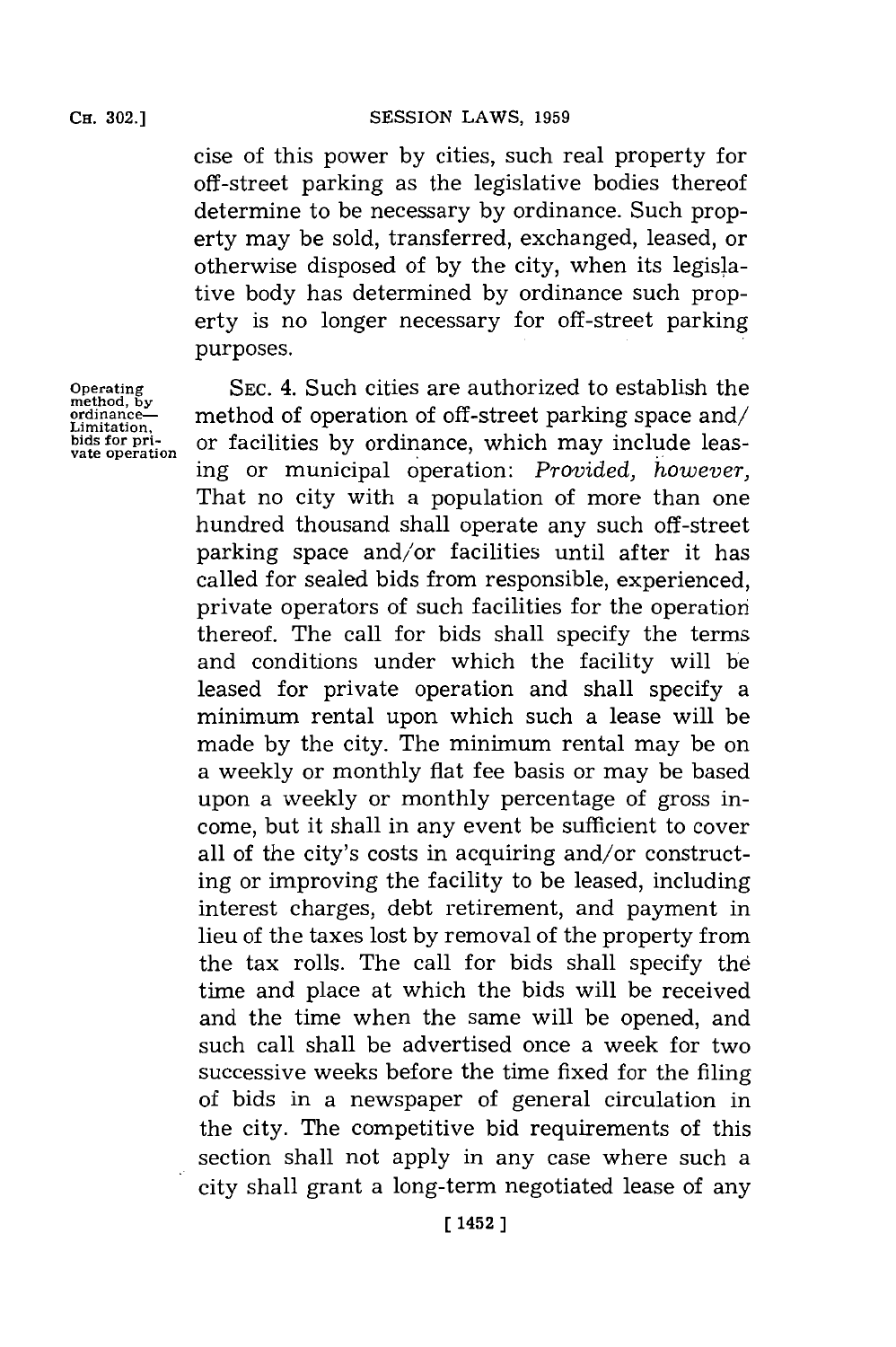such facility to a private operator on the condition that the tenant-operator shall construct a substantial portion of the facility or the improvements thereto, which construction and/or improvements shall become the property of the city on expiration of the lease. If no bid is received for the operation of such an off-street parking facility, or if none of the bids received meet the minimum rental specified, the legislative body of the city may reject all bids, in the latter case, and in both situations may readvertise the facility for lease or may operate the facility itself. If the city elects to operate the. parking facility itself, it shall at least once in every three years again readvertise for bids in the same manner as provided above.

SEC. 5. In the establishment of off-street parking surveys prior to<br>space, and/or facilities, cities shall proceed with ordinance the development of the plan therefor **by** making such economic and physical surveys as are necessary, shall prepare comprehensive plans therefor, and shall hold a public hearing thereon prior to the adoption of any ordinances relating to the leasing or acquisition of property and providing for the financing thereof for this purpose.

SEC. **6.** The lease referred to in section 4 shall **Fee schedule**<br>
refers a schedule of maximum parking fees which Modification specify a schedule of maximum parking fees which the operator may charge. This maximum parking fee schedule may be modified from time to time **by** agreement of the city and the operator.

SEC. **7.** Such cities and/or their lessees shall pay **Moneys in** to the county treasurer and to the state treasurer moneys in lieu of real property taxes equal to the amounts which would be paid upon real property condemned pursuant to this act were it in private ownership.

**,SEC. 8.** If any provision of this act, or its appli- **Severability.** cation to any person or circumstance is held invalid,

**lieu of taxes**